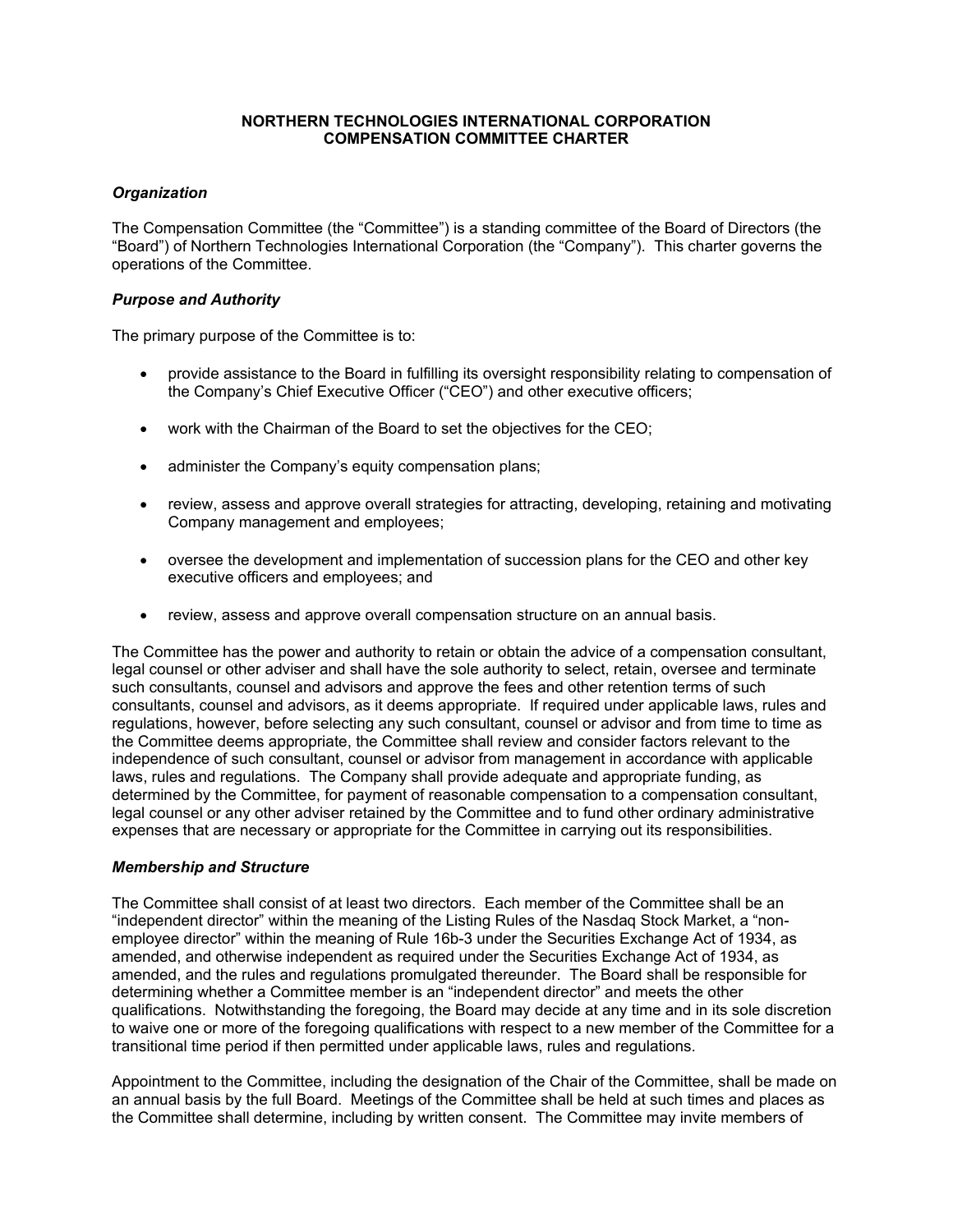management, compensation consultants or other advisors to attend meetings and provide pertinent information. When necessary, the Committee shall meet in executive session outside of the presence of any senior executive officer of the Company. The Chair of the Committee shall report on activities of the Committee to the full Board. In fulfilling its responsibilities, the Committee shall have authority to delegate its authority to subcommittees, in each case to the extent permitted by applicable law, and in each case each member of such subcommittee must be an "independent director" within the meaning of the Listing Rules of the Nasdaq Stock Market, a "non-employee director" within the meaning of Rule 16b-3 under the Securities Exchange Act of 1934, as amended, and otherwise independent as required under the Securities Exchange Act of 1934, as amended, and the rules and regulations promulgated thereunder.

# *Duties and Responsibilities*

The Committee shall have the power and authority of the Board to perform the following duties and to fulfill the following responsibilities:

- Recommend to the Board for its determination, the annual salaries, incentive compensation, longterm compensation, perquisites and any and all other compensation applicable to the Company's executive officers; provided, however, that notwithstanding the Committee's authority to invite members of Company management to attend Committee meetings, the Company's executive officers may not be present during the Committee's or Board's deliberations or voting concerning their specific compensation arrangements.
- Recommend to the Board for its determination the terms of the Company's incentive compensation plans applicable to the Company's executive officers, including the annual establishment of (i) eligible employees, (ii) performance goals, and (iii) target incentive compensation levels.
- Establish, and from time to time review and revise, corporate goals and objectives with respect to compensation for the executive officers and establish and lead a process for the full Board to evaluate the performance of the executive officers in light of those goals and objectives.
- Review and make recommendations to the Board regarding employment agreements, severance arrangements, deferred compensation arrangements, change in control agreements/provisions and any other similar compensation arrangements, in each case as, when and if appropriate, for the Company's executive officers.
- Administer the Company's equity compensation plans and recommend to the Board for its determination grants of options or other equity-based awards for executive officers, employees and independent consultants under the Company's equity compensation plans.
- Make recommendations to the Board with respect to any new equity compensation plan or any amendments to any existing equity compensation plan.
- Review and make recommendations to the Board on compensation-related proposals to be considered at the Company's annual meeting of stockholders, including the frequency with which the Company should submit to stockholders an advisory vote on executive compensation, or sayon-pay vote.
- Review say-on-pay vote results and other stockholder input on executive compensation matters as part of the Committee's ongoing assessment of the Company's compensation programs and policies.
- Review periodically the Company's material employee benefit plans, the appropriateness of the allocation of benefits under such plans, and the extent to which such plans are meeting their intended objectives and review and approve any new employee benefit plan or change to an existing plan that creates a material long-term financial commitment by the Company.